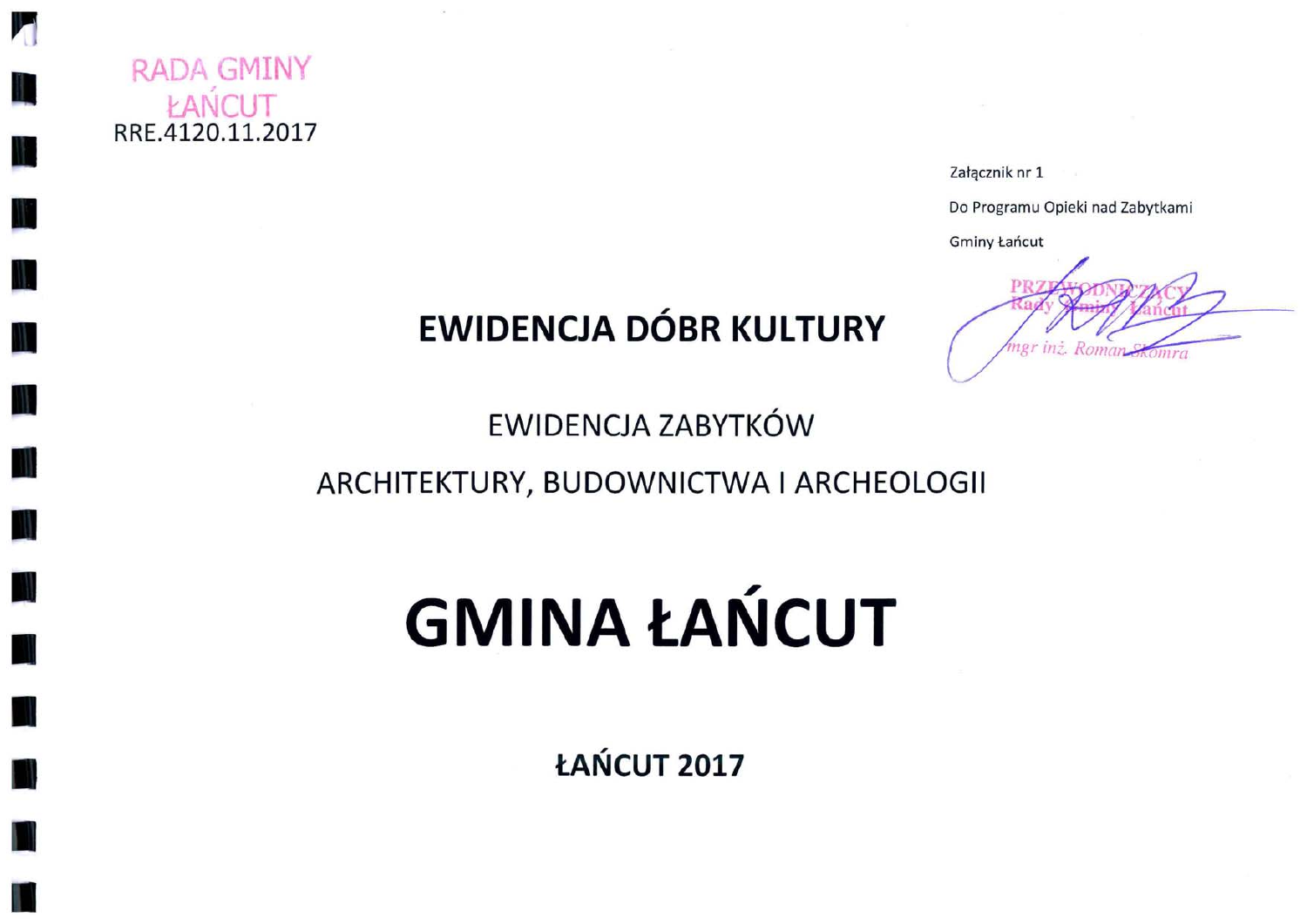#### RRE.4120.11.2017

#### Lańcut dnia, 23.11.2017r.

Zgodnie z ustawa o ochronie zabytków i opiece nad zabytkami z dnia 23 lipca 2003 r. oraz § 11 Rozporządzenia Ministra Kultury z dnia 14 maja 2004 r. w sprawie prowadzenia rejestru zabytków krajowej, wojewódzkiej i gminnej ewidencji zabytków, opracowana została w 2012 r. i aktualizowana w 2017 r. gminna ewidencja dóbr kultury jako zbiór kart adresowych.

#### **Dokument** zawiera:

- 1. Ewidencję dóbr kultury
- 2. Karty adresowe gminnej ewidencji zabytków.

Gminna ewidencja dóbr kultury dotycząca terenu gminy Łańcut zawiera ogółem 214 obiektów, co w poszczególnych miejscowościach kształtowało się następująco:

Albigowa  $-43$ Cierpisz  $-4$ Głuchów  $-8$ Handzlówka  $-23$ Kosina  $-35$ Kraczkowa  $-26$ Rogóżno  $-11$ Sonina  $-29$ Wysoka  $-35$ 

<del>ngr inż. Zbignie</del>w Łoza

#### Wykonano w 5 egzemplarzach:

1/ Woj. Urząd Ochrony Zabytków w Przemyślu- Delegatura w Rzeszowie 35-064 Rzeszów, ul. Mickiewicza 7  $2i3/a/a$ 4 i 5/ Rada Gminy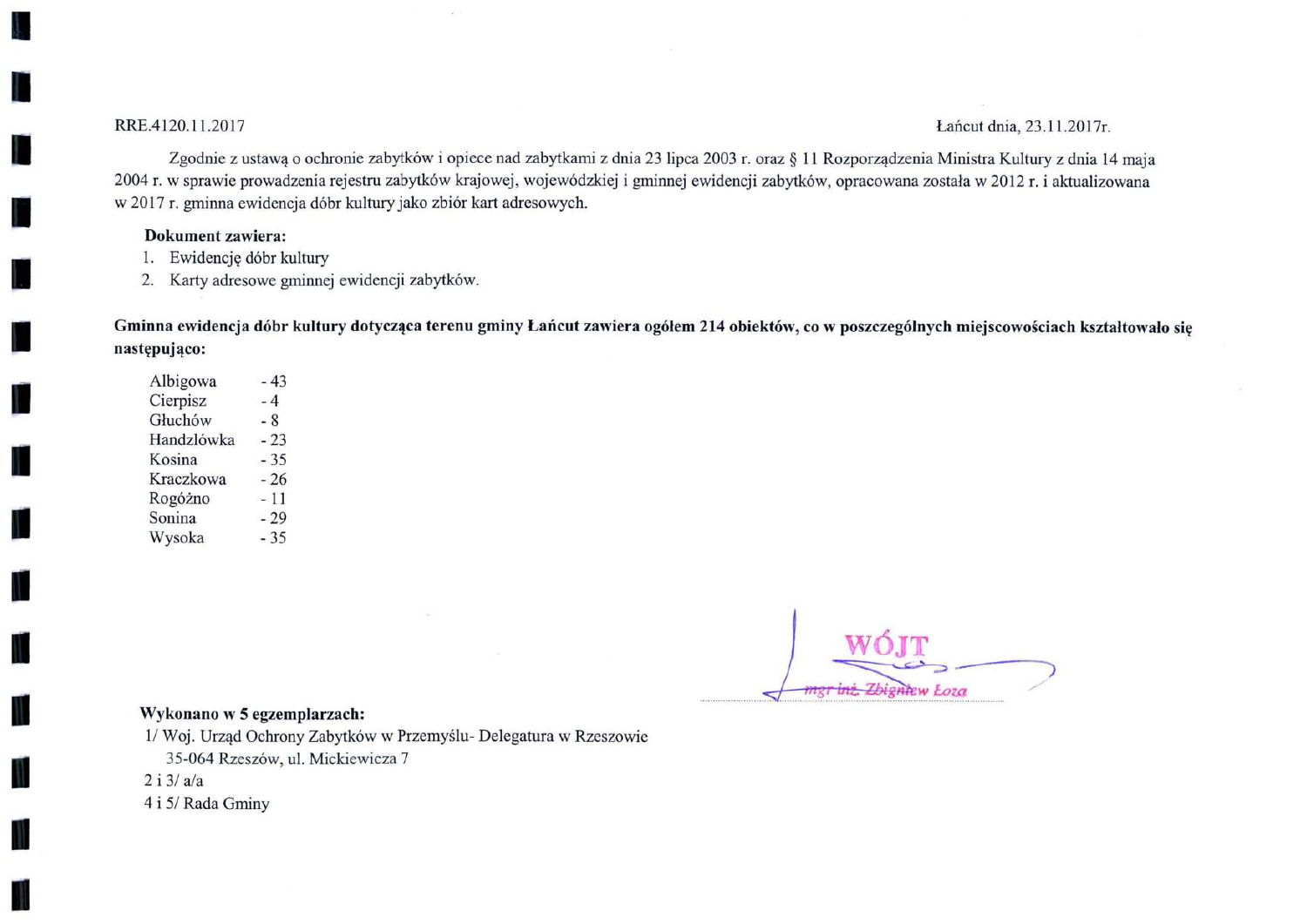Załącznik Nr 1

do Programu Opieki nad Zabytkami Gminy Łańcut

z dnia 23.11.2017r.

### EWIDENCJA DÓBR KULTURY EWIDENCJA ZABYTKÓW ARCHITEKTURY, BUDOWNICTWA<br>I ARCHEOLOGII **GMINA ŁAŃCUT**

| LP.             | <b>MIEJSCOWOŚĆ</b> | <b>OBIEKT</b>                                                                                               | NR          | <b>NR</b>      | <b>MATERIAL</b> | <b>DATOWANIE</b> | WŁAŚCICIEL | NR REJ.  | <b>UWAGI</b> |
|-----------------|--------------------|-------------------------------------------------------------------------------------------------------------|-------------|----------------|-----------------|------------------|------------|----------|--------------|
|                 |                    |                                                                                                             | <b>DOMU</b> | <b>DZIAŁKI</b> |                 |                  |            | ZABYTKÓW |              |
| <b>ALBIGOWA</b> |                    |                                                                                                             |             |                |                 |                  |            |          |              |
| 11.             | <b>ALBIGOWA</b>    | KOŚCIÓŁ<br>PARAFIALNY P.W.<br>NARODZENIA NMP<br><b>W ZESPOLE</b><br>KOŚCIOŁA<br>PARAFIALNEGO W<br>ALBIGOWEJ |             | 2075           | <b>CEGŁA</b>    | 1895-1900        |            |          |              |
| 2.              | <b>ALBIGOWA</b>    | PLEBANIA W<br><b>ZESPOLE</b><br>KOŚCIOŁA<br>PARAFIALNEG<br>O W<br><b>ALBIGOWEJ</b>                          | 844 A       | 3229           | <b>CEGLA</b>    | OK. 1900         |            |          | REMONT 1980  |
| 3.              | <b>ALBIGOWA</b>    | WIKARÓWKA W<br>ZESPOLE<br>KOŚCIOŁA<br><b>PARAFIALNEGO</b><br>W ALBIGOWEJ                                    | 811         | 2076           | CEGŁA.          | 1907             |            |          |              |
| 14.             | <b>ALBIGOWA</b>    | <b>GROTA Z</b><br>FIGURKĄ NMP W<br>ZESPOLE<br>KOŚCIOŁA<br>PARAFIALNEGO                                      |             | 2075           | <b>KAMIEŃ</b>   | K. XIX           |            |          |              |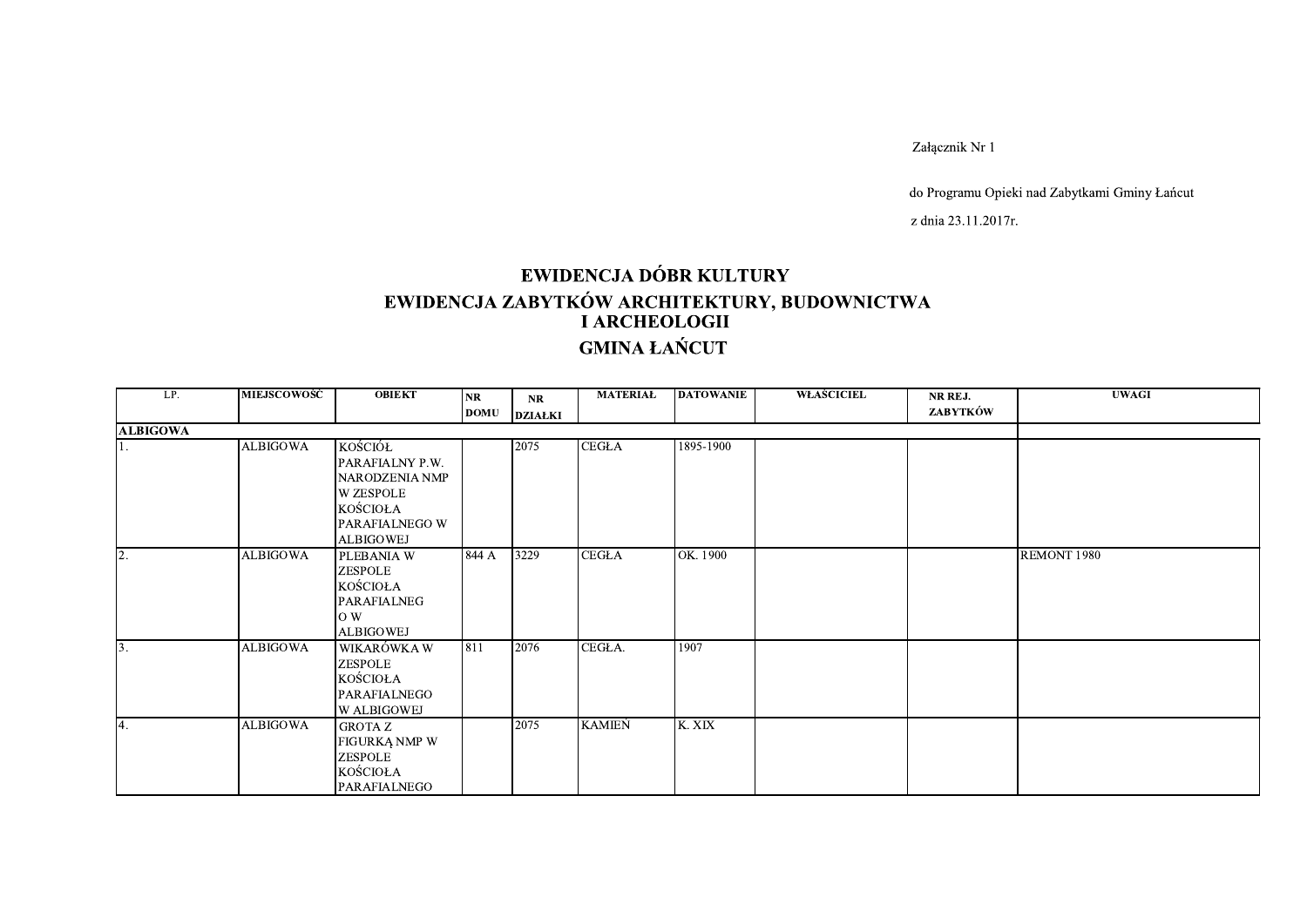| 5.  | <b>ALBIGOWA</b> | FIGURKA ŚW.<br>JÓZEFA W ZESPOLE<br><b>KOŚCIOŁA</b><br>PARAFIALNEGO W<br><b>ALBIGOWEJ</b>    |     | 2067/1 | <b>KAMIEŃ</b> | K. XIX     |                                                            |
|-----|-----------------|---------------------------------------------------------------------------------------------|-----|--------|---------------|------------|------------------------------------------------------------|
| 6.  | <b>ALBIGOWA</b> | <b>FIGURKA</b><br>CHRYSTUSA W<br>ZESPOLE<br><b>KOŚCIOŁA</b><br>PARAFIALNEGO<br>W ALBIGOWEJ  |     | 2067/1 | <b>KAMIEŃ</b> | K. XIX     | <b>W CIERNIOWEJ KORONIE</b>                                |
| 7.  | <b>ALBIGOWA</b> | FIGURKA ŚW. J.<br>NEPOMUCENA<br><b>W ZESPOLE</b><br>KOŚCIOŁA<br>PARAFIALNEGO<br>W ALBIGOWEJ |     | 2074   | <b>KAMIEŃ</b> | K. XIX     |                                                            |
| 18. | <b>ALBIGOWA</b> | FIGURKA ŚW.<br>ANTONIEGO W<br>ZESPOLE<br><b>KOŚCIOŁA</b><br>PARAFIALNEGO<br>W ALBIGOWEJ     |     | 2067/1 | <b>KAMIEŃ</b> | K. XIX     |                                                            |
| 9.  | <b>ALBIGOWA</b> | <b>KAPLICZKA</b>                                                                            | 757 | 3509   | <b>CEGŁA</b>  | 1850       | DROGA OD KOŚCIOŁA DO OŚRODKA<br><b>ZDROWIA</b>             |
| 10. | <b>ALBIGOWA</b> | <b>KAPLICZKA</b><br>NAJŚWIĘTSZE<br><b>SERCE PANA</b><br><b>JEZUSA</b>                       | 311 | 48     | CEGŁA.        | POŁ. XX W. |                                                            |
| 11. | <b>ALBIGOWA</b> | <b>KAPLICZKA</b><br>NAJŚWIĘTSZEJ<br><b>MARII PANNY</b>                                      | 329 | 1598   | CEGŁA.        | 1914       | NA OBECNE MIEJSCE PRZESTAWIONA<br>1914                     |
| 12. | <b>ALBIGOWA</b> | <b>KAPLICZKA</b>                                                                            | 471 | 1703/1 | CEGŁA         | 1887       | NA DZIAŁCE POLITECHNIKI<br><b>RZESZOWSKIEJ</b>             |
| 13. | <b>ALBIGOWA</b> | KAPLICZKA ŚW.<br>JÓZEF Z<br><b>DZIECIĄTKIEM</b>                                             |     | 1579/1 | <b>DREWNO</b> | 1860       | DROGA WOJEWÓDZKA ŁAŃCUT -<br>DYLĄGÓWKA, DROGA DO INSTYTUTU |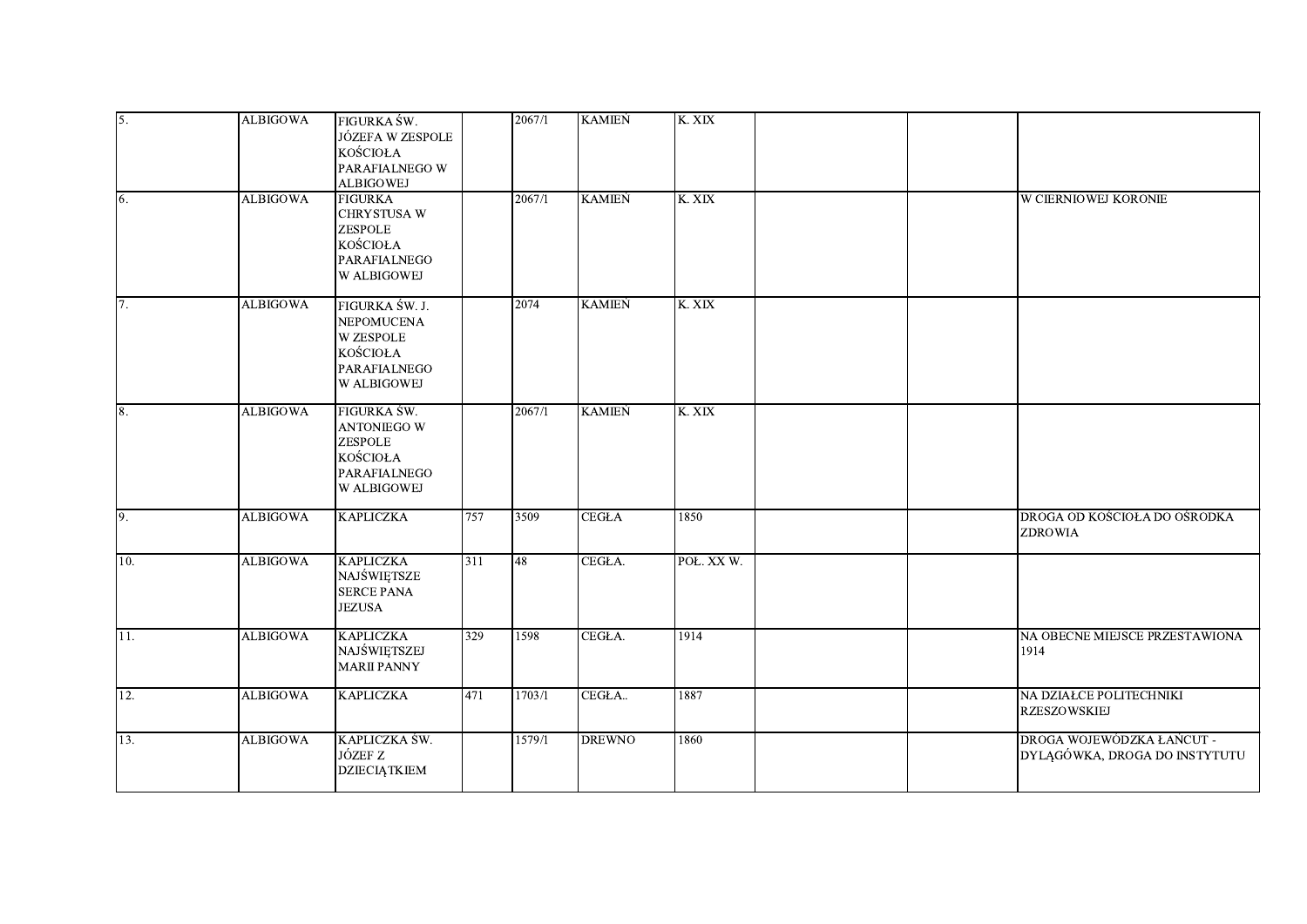| 14. | <b>ALBIGOWA</b> | ZESPÓŁ<br><b>BUDYNKÓW</b><br><b>STADNINY</b><br>ORDYNACJI<br>POTOCKICH Z<br>ŁAŃCUTA - DOM<br><b>RZADCY</b>                  | 80/2 | <b>CEGŁA</b> | 1927              | A-100 29.10.04R. | <b>TEREN BYŁEGO INSTYTUTU</b><br><b>SADOWNICTWA</b> |
|-----|-----------------|-----------------------------------------------------------------------------------------------------------------------------|------|--------------|-------------------|------------------|-----------------------------------------------------|
| 15. | <b>ALBIGOWA</b> | <b>ZESPÓŁ</b><br><b>BUDYNKÓW</b><br><b>STADNINY</b><br><b>ORDYNACJI</b><br><b>РОТОСЛСН Z</b><br>ŁAŃCUTA -<br><b>STAJNIA</b> | 80/2 | <b>CEGŁA</b> | 1858              | A-100 29.10.04R. | TEREN BYŁEGO INSTYTUTU<br><b>SADOWNICTWA</b>        |
| 16. | <b>ALBIGOWA</b> | ZESPÓŁ<br><b>STADNINY</b><br><b>ORDYNACJI</b><br>POTOCKICH Z<br><b>ŁAŃCUTA -</b><br><b>STODOŁA</b>                          | 80/2 | <b>CEGŁA</b> | 1920              | A-100 29.10.04R. | TEREN BYŁEGO INSTYTUTU<br><b>SADOWNICTWA</b>        |
| 17. | <b>ALBIGOWA</b> | ZESPÓŁ<br><b>ORDYNACJI</b><br>POTOCKICH Z<br>ŁAŃCUTA -<br><b>BUDYNEK</b><br><b>GOSPODARCZY</b>                              | 80/2 | <b>CEGŁA</b> | KON. XIX W.       | A-100 29.10.04R. | <b>TEREN BYŁEGO INSTYTUTU</b><br><b>SADOWNICTWA</b> |
| 18. | <b>ALBIGOWA</b> | ZESPÓŁ<br><b>STADNINY</b><br><b>ORDYNACJI</b><br>POTOCKICH Z<br>ŁAŃCUTA-<br><b>STAJNIA</b><br>WYŚCIGOWA I<br>KUŹNIA         | 80/2 | <b>CEGLA</b> | <b>PRZED 1915</b> | A-100 29.10.04R. | TEREN BYŁEGO INSTYTUTU<br><b>SADOWNICTWA</b>        |
| 19. | <b>ALBIGOWA</b> | ZESPÓŁ<br><b>STADNINY</b><br><b>ORDYNACJI</b><br>POTOCKICH Z<br>ŁAŃCUTA –<br><b>BRAMA</b>                                   | 80/2 | <b>CEGŁA</b> | 1927              | A-100 29.10.04R. | TEREN BYŁEGO INSTYTUTU<br><b>SADOWNICTWA</b>        |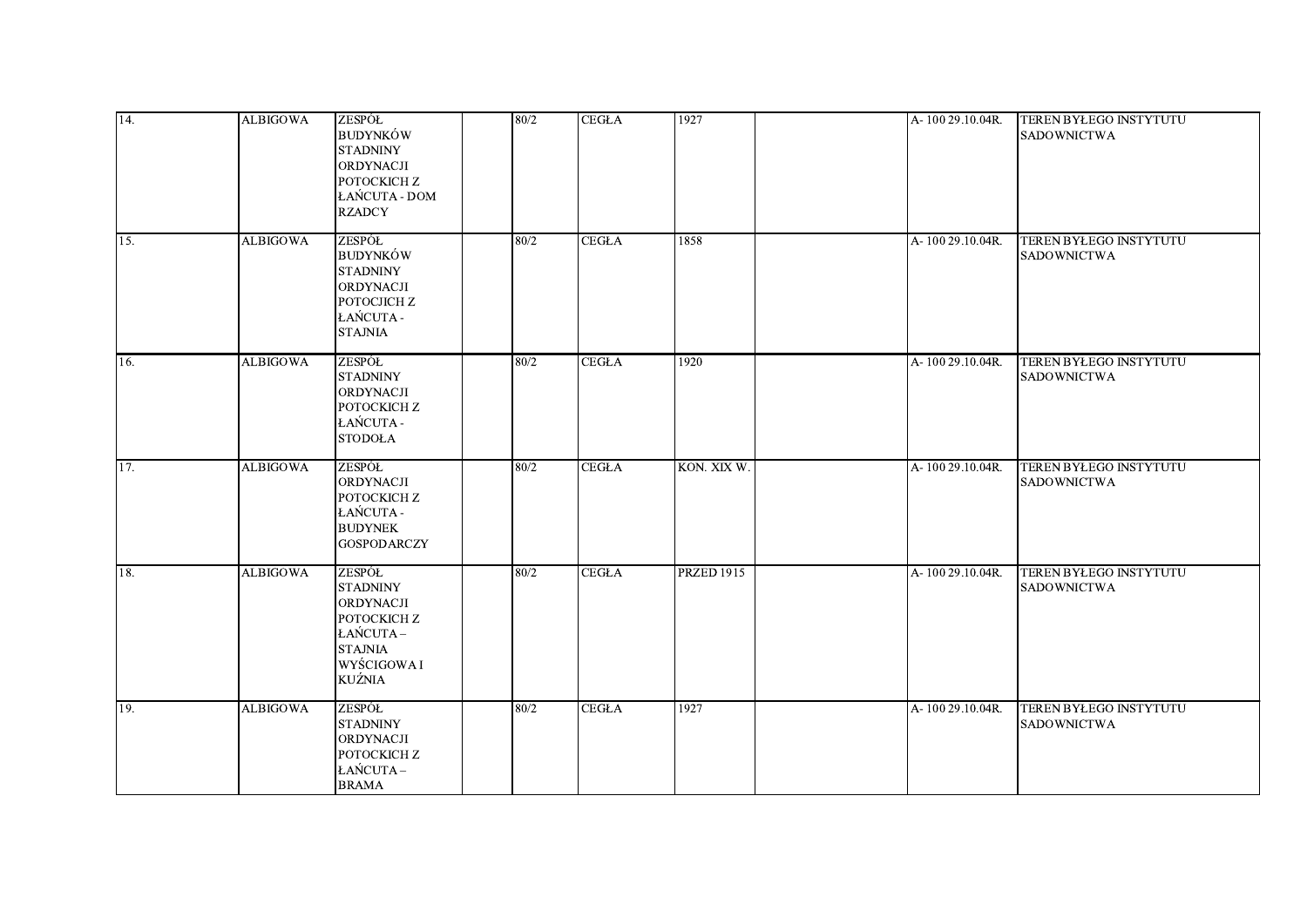|            |                 | <b>WIAZDOWA W</b><br><b>OGRODZENIU</b>                                                                      |     |        |               |      |                    |                                                         |
|------------|-----------------|-------------------------------------------------------------------------------------------------------------|-----|--------|---------------|------|--------------------|---------------------------------------------------------|
| <b>20.</b> | <b>ALBIGOWA</b> | ZESPÓŁ<br><b>STADNINY</b><br>ORDYNACJI<br>РОТОСКІСН Z<br>ŁAŃCUTA -<br><b>BRAMA</b><br><b>WJAZDOWA</b>       |     | 80/2   | <b>CEGŁA</b>  | 1927 | A - 100 29.10.04R. | <b>TEREN BYŁEGO INSTYTUTU</b><br><b>SADOWNICTWA</b>     |
| 21.        | <b>ALBIGOWA</b> | ZESPÓŁ<br><b>STADNINY</b><br>ORDYNACJI<br>POTOCKICH Z<br>ŁAŃCUTA -<br><b>STARODRZEWIE</b>                   |     | 80/2   | <b>DREWNO</b> | XIX  |                    | TEREN BYŁEGO INSTYTUTU<br><b>SADOWNICTWA</b>            |
| 22.        | <b>ALBIGOWA</b> | <b>OBIEKT</b><br><b>POLITECHNIKI</b><br><b>RZESZOWSKIEJ</b>                                                 | 471 | 1703/1 | <b>CEGŁA</b>  | 1903 |                    | OB. POLITECHNIKA RZESZOWSKA                             |
| 23.        | <b>ALBIGOWA</b> | <b>SZKOŁA</b><br>$\ensuremath{\mathrm{LUDOWA}}$                                                             | 488 | 2058   | <b>CEGŁA</b>  | 1904 |                    |                                                         |
| 24.        | <b>ALBIGOWA</b> | <b>DAWNA</b><br><b>OCHRONKA</b>                                                                             | 882 | 3024   | <b>CEGŁA</b>  | 1893 |                    |                                                         |
| 25.        | <b>ALBIGOWA</b> | <b>KANCELARIA W</b><br>ZESPOLE<br><b>FABRYKI</b><br>DRENÓW<br><b>SAMORZĄDU</b><br>WSI ALBIGOWA              |     | 1536/3 | <b>CEGŁA</b>  | 1905 |                    | <b>OBIEKT POSIADA KARTĘ</b><br><b>EWIDENCYJNĄ BIAŁĄ</b> |
| 26.        | <b>ALBIGOWA</b> | <b>MASZYNOWNIA</b><br><b>ZESPOLE</b><br><b>FABRYKI</b><br><b>DRENÓW</b><br><b>SAMORZĄDU</b><br>WSI ALBIGOWA |     | 1536/3 | <b>CEGLA</b>  | 1905 |                    | <b>OBIEKT POSIADA KARTĘ</b><br><b>EWIDENCYJNĄ BIAŁĄ</b> |
| 27.        | <b>ALBIGOWA</b> | <b>BUDYNEK</b><br>PIECA Z<br>KOMINEM W<br>ZESPOLE                                                           |     | 1536/3 | <b>CEGŁA</b>  | 1905 |                    | <b>OBIEKT POSIADA KARTE</b><br><b>EWIDENCYJNĄ BIAŁĄ</b> |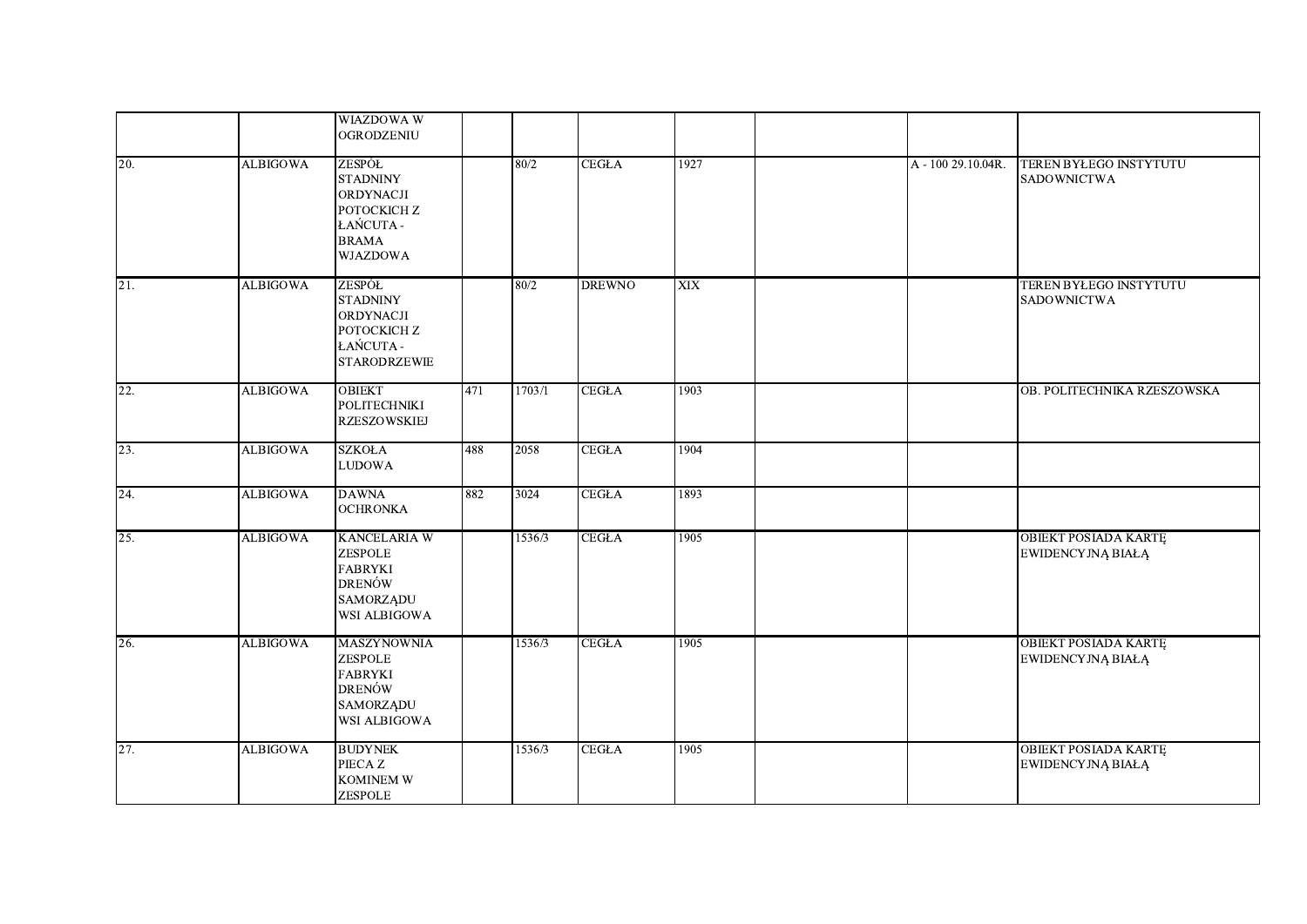|                   |                 | <b>FABRYKI</b><br><b>DRENÓW</b><br><b>SAMORZĄDU</b><br>WSI ALBIGOWA                                                                 |                  |        |               |          |  |                                                         |
|-------------------|-----------------|-------------------------------------------------------------------------------------------------------------------------------------|------------------|--------|---------------|----------|--|---------------------------------------------------------|
| 28.               | <b>ALBIGOWA</b> | <b>MŁYN PAROWY</b><br>W ZESPOLE<br><b>FABRYKI</b><br>DRENÓW<br><b>SAMORZĄDU</b><br>WSI ALBIGOWA                                     |                  | 1536/4 | <b>CEGŁA</b>  | 1906     |  | <b>OBIEKT POSIADA KARTĘ</b><br><b>EWIDENCYJNĄ BIAŁĄ</b> |
| 29.               | <b>ALBIGOWA</b> | <b>UBIKACJE</b><br>ZESPOLE<br><b>FABRYKI</b><br>DRENÓW<br><b>SAMORZĄDU</b><br>WSI ALBIGOWA                                          |                  | 1536/3 | <b>CEGŁA</b>  | 1905     |  |                                                         |
| 30.               | <b>ALBIGOWA</b> | <b>DOM RZĄDCY W</b><br>ZESPOLE<br><b>MŁYNA</b><br>ORDYNACJI<br>РОТОСКІСН-<br><b>OBECNIE</b><br><b>BUDYNEK</b><br><b>RESTAURACJI</b> | 327              | 1597   | <b>CEGLA</b>  | 1927     |  |                                                         |
| $\overline{31}$ . | <b>ALBIGOWA</b> | <b>MŁYNW</b><br>ZESPÓŁ MŁYNA<br>ORDYNACJI<br>РОТОСКІСН                                                                              | 324              | 1596/3 | <b>CEGLA</b>  | 1923     |  |                                                         |
| 32.               | <b>ALBIGOWA</b> | <b>MLECZARNIA</b>                                                                                                                   | 254              | 1037/2 | <b>CEGLA</b>  | 1902     |  |                                                         |
| 33.               | <b>ALBIGOWA</b> | DOM                                                                                                                                 | 321              | 1589   | CEGŁA.        | OK. 1920 |  |                                                         |
| 34.               | <b>ALBIGOWA</b> | DOM                                                                                                                                 | 102              | 1978   | <b>DREWNO</b> | KON. XIX |  |                                                         |
| 35.               | <b>ALBIGOWA</b> | $DOM$                                                                                                                               | $\overline{135}$ | 1901   | <b>DREWNO</b> | KON. XIX |  |                                                         |
| 36.               | <b>ALBIGOWA</b> | <b>DOM</b>                                                                                                                          | 598              | 1826/2 | <b>DREWNO</b> | 1904     |  |                                                         |
| 37.               | <b>ALBIGOWA</b> | DOM                                                                                                                                 | 727              | 3600   | <b>CEGŁA</b>  | OK. 1920 |  |                                                         |
| 38.               | <b>ALBIGOWA</b> | DOM                                                                                                                                 | 782A             | 3412/1 | <b>CEGŁA</b>  | OK. 1920 |  |                                                         |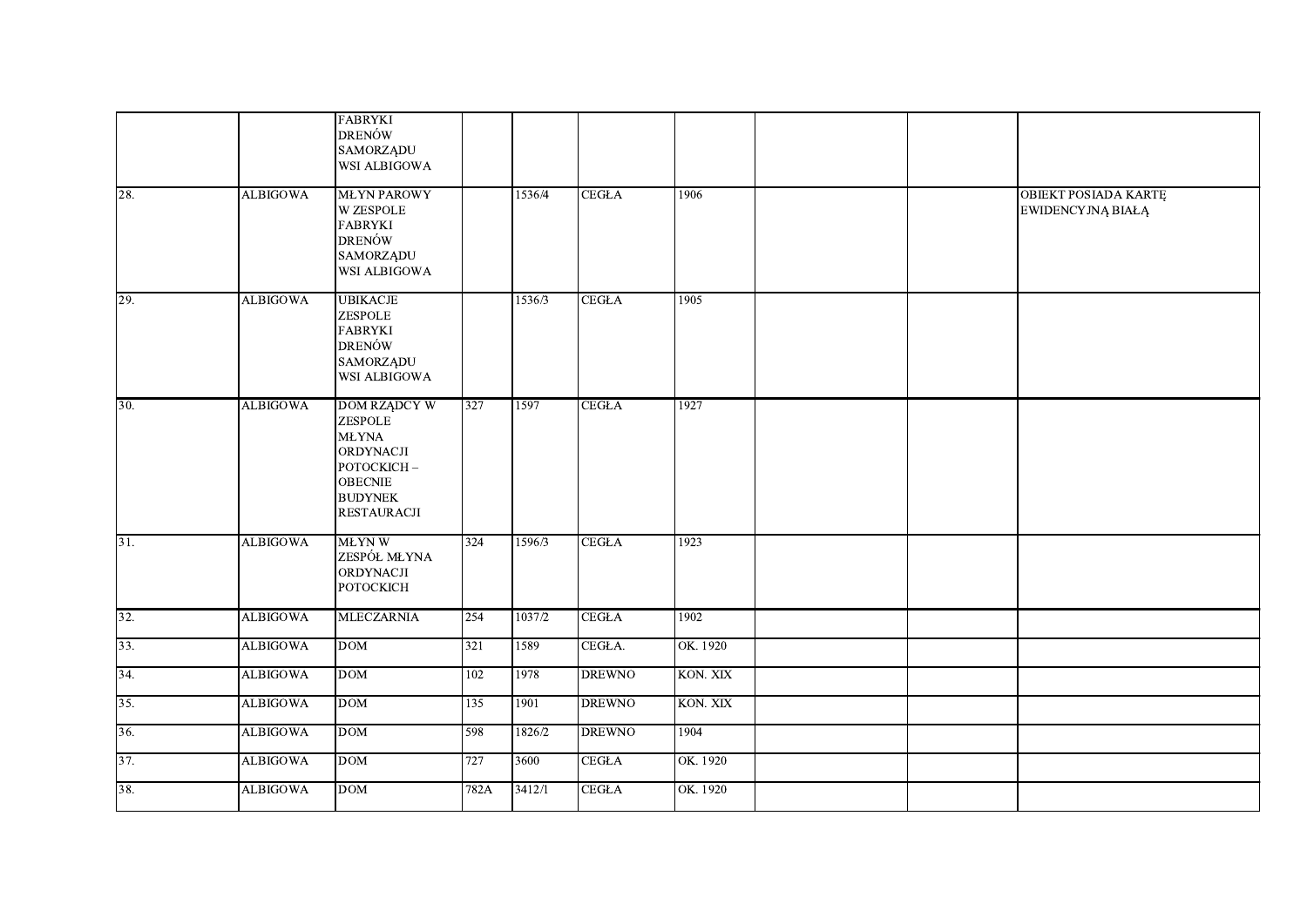| 39.             | <b>ALBIGOWA</b> | <b>DOM</b>                                                                                                                     | 1054 | 2175/4 | <b>CEGŁA</b>          | OK. 1920           |                  |                                                                                                                       |
|-----------------|-----------------|--------------------------------------------------------------------------------------------------------------------------------|------|--------|-----------------------|--------------------|------------------|-----------------------------------------------------------------------------------------------------------------------|
| 40.             | <b>ALBIGOWA</b> | <b>BUDYNEK NA</b><br><b>RZEPAK I OPAŁ</b><br><b>W ZESPOLE</b><br><b>STADNINY</b><br><b>ORDYNACJI</b><br>POTOCKICH Z<br>ŁAŃCUTA |      | 80/2   | <b>CEGŁA</b>          | LATA 20-TE<br>XXW. | A-100 29.10.04R. |                                                                                                                       |
| $\overline{41}$ | <b>ALBIGOWA</b> | <b>BRAMA</b><br>WIAZDOWA W<br>OGRODZENIU W<br>ZESPOLE<br><b>STADNINY</b><br><b>ORDYNACJI</b><br>POTOCKICH Z<br>ŁAŃCUTA         |      | 80/2   | <b>CEGŁA</b>          |                    | A-100 29.10.04R. |                                                                                                                       |
| 42.             | <b>ALBIGOWA</b> | <b>ALEJE I</b><br><b>SZPALERY W</b><br><b>ZESPOLE</b><br><b>STADNINY</b><br>ORDYNACJI<br>РОТОСКІСН Z<br>ŁAŃCUTA                |      | 80/2   | <b>CEGŁA</b>          | XIX W.             | A-143 23.06.06R  |                                                                                                                       |
| <b>CIERPISZ</b> |                 |                                                                                                                                |      |        |                       |                    |                  |                                                                                                                       |
| 43.             | <b>CIERPISZ</b> | <b>KAPLICZKA</b>                                                                                                               | 82   | 615/1  | <b>CEGŁA</b>          | OK. 1920           |                  | OBOK REMIZY; REMONT PO 1945, 1988                                                                                     |
| 44.             | <b>CIERPISZ</b> | KAPLICZKA P.W.<br><b>NMP</b>                                                                                                   |      | 70/2   | <b>CEGŁA</b>          | OK. 1920           |                  | PRZY DRODZE Z CIERPISZA<br>GÓRNEGO DO DOLNEGO                                                                         |
| 45.             | <b>CIERPISZ</b> | <b>KAPLICZKA</b>                                                                                                               |      | 171    | <b>CEGŁA</b>          | K. XIX             |                  | OK. 200-300 M. ZA SKRZYŻOWANIEM<br>NA DRODZE "DUBIELÓWKA" PO<br>LEWEJ STRONIE.                                        |
| 46.             | <b>CIERPISZ</b> | DOM                                                                                                                            | 114  | 345/4  | <b>DREWNO</b>         | OK. 1885           |                  | <b>OBOK STADIONU</b>                                                                                                  |
| <b>GLUCHÓW</b>  |                 |                                                                                                                                |      |        |                       |                    |                  |                                                                                                                       |
| 47.             | <b>GŁUCHÓW</b>  | KAPLICZKA P.W.<br>ŚW. JANA<br>NEPOMUCENA                                                                                       | 94   | 837    | <b>CEGLA</b>          | 1875               |                  |                                                                                                                       |
| 48.             | <b>GŁUCHÓW</b>  | <b>KAPLICZKA</b>                                                                                                               |      | 673    | CEGŁA./SZKŁO OK. 1920 |                    |                  | PO BOKACH DWIE LIPY. TEREN GMINY<br><b>BIAŁOBRZEGI. FIGURKA NMP</b>                                                   |
| 49.             | <b>GŁUCHÓW</b>  | KAPLICZKA Z<br>FIGURKĄ NMP                                                                                                     |      | 1167/1 | <b>KAMIEŃ</b>         | 1862               |                  | DROGA NA ZAGRODY, PRZY<br>SKRZYŻOWANIU TRASY E-4 (E-22) Z<br>DROGĄ LOKALNĄ; REMONT OK. 1975,<br>OD 1989 NOWA FIGURKA. |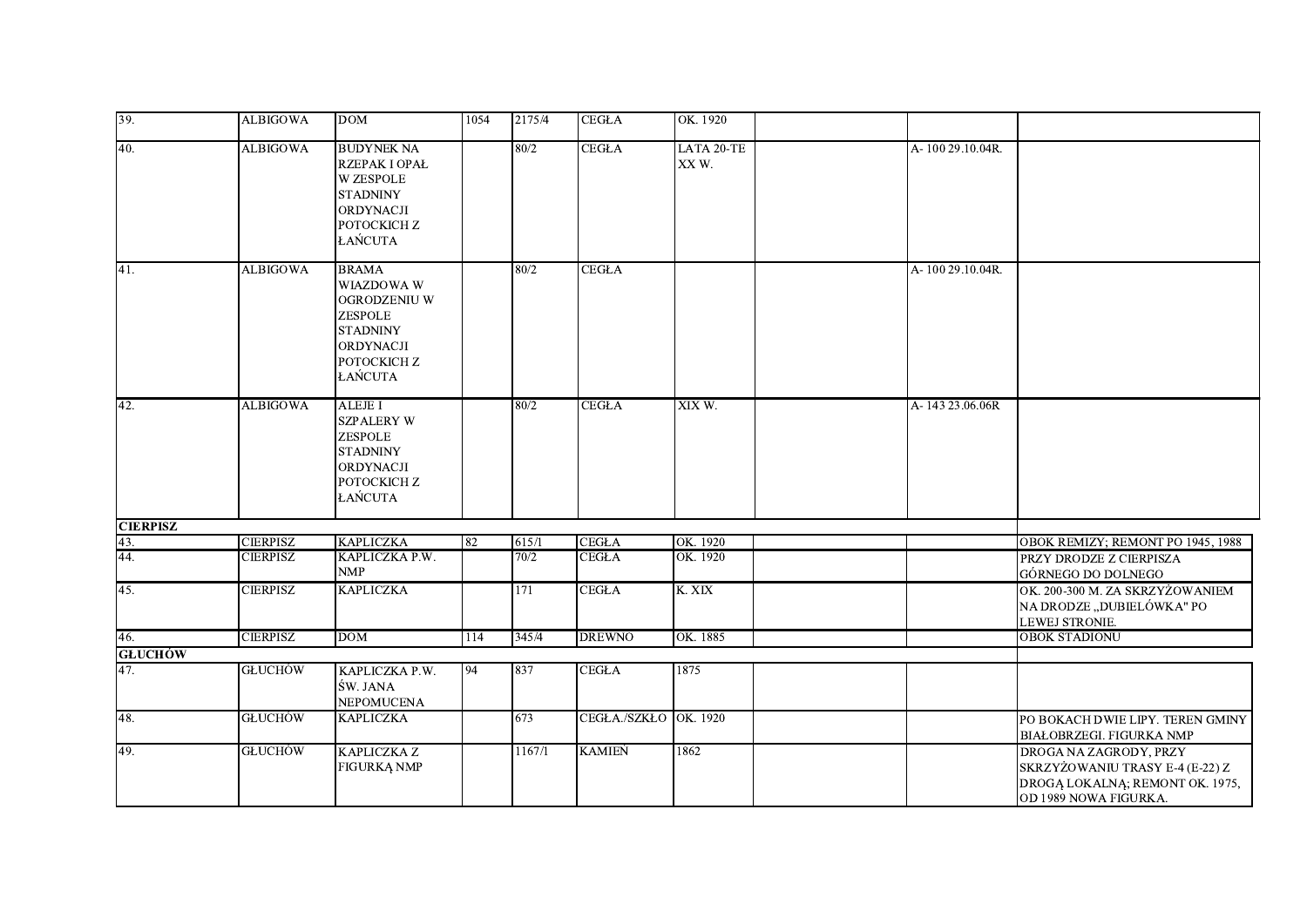| 50.                      | <b>GLUCHÓW</b>                   | <b>MLYN</b>                                                                                | 92              | 811/2            | <b>DREWNO</b>                   | 1885              | <b>CZYNNY</b>                                                                 |
|--------------------------|----------------------------------|--------------------------------------------------------------------------------------------|-----------------|------------------|---------------------------------|-------------------|-------------------------------------------------------------------------------|
| 51.                      | <b>GLUCHÓW</b>                   | <b>DOM MŁYNARZA</b>                                                                        | 93              | 812              | <b>DREWNO</b>                   | 1880              | REMONT DACHU, SZALOWANIE PO<br>1945                                           |
| 52.                      | <b>GLUCHÓW</b>                   | <b>STAJNIA</b>                                                                             | 527             | 1336/1           | DREWNO.                         | 1860              | <b>BEZUŻYTECZNA</b>                                                           |
| 53.                      | <b>GŁUCHÓW</b>                   | <b>DOM</b>                                                                                 | 191             | 157/2            | <b>CEGŁA</b>                    | OK. 1900          |                                                                               |
| 54.                      | <b>GLUCHÓW</b>                   | $DOM$                                                                                      | 384             | 493              | <b>DREWNO</b>                   | OK. 1850          |                                                                               |
| <b>HANDZLÓWKA</b><br>55. |                                  | HANDZLÓWKA KOŚCIÓŁ P.W. ŚW.<br>APOSTOŁÓW<br>PIOTRA I PAWŁA W<br>ZESPOLE KOŚCIOŁA<br>PARAF. | 107             | 770              | CEGŁA.                          | 1901-1908         |                                                                               |
| 56.                      | HANDZLÓWKA KAPLICA               |                                                                                            |                 | 762/1            | <b>CEGŁA</b>                    | OK. 1910          |                                                                               |
| 57.                      |                                  | HANDZLÓWKA DAWNA PLEBANIA<br><b>W ZESPOLE</b><br>KOŚCIOŁA PARAF.                           | 107             | 771              | <b>CEGŁA</b>                    | 1906-1908         | NA MIEJSCU DREWNIANEGO<br>KOŚCIOŁA -CENTRUM WSI                               |
| 58.                      |                                  | HANDZLÓWKA KAPLICZKA P.W.<br><b>NMP</b>                                                    | 92              | 670/1            | ${\rm CEGLA}$                   | <b>PRZED 1910</b> | OBOK NR 92                                                                    |
| 59.                      |                                  | HANDZLÓWKA KAPLICZKA P.W.<br><b>NMP</b>                                                    |                 | 1741             | <b>CEGŁA</b>                    | 1912              | <b>NAPRZECIW NR 150</b>                                                       |
| 60.                      |                                  | HANDZLÓWKA KAPLICZKA P.W.<br><b>SW. ANTONIEGO</b>                                          | 300             | 1481             | <b>CEGŁA</b>                    | 1900              | <b>OBOK NR 300</b>                                                            |
| 61.                      | HANDZLÓWKA KAPLICZKA             | NAJŚWIĘTSZEGO<br><b>SERCA PANA</b><br><b>JEZUSA</b>                                        | 308A            | 1345/2           | DREWN.<br>(OBUD.<br>SAIDINGIEM) | 1882              | OBOK NR 308, OBIEKT POSIADA<br>KARTĘ EWIDENCYJNĄ ZIELONĄ                      |
| 62.                      |                                  | HANDZLÓWKA KAPLICZKA NMP                                                                   |                 | 1290             | <b>CEGŁA</b>                    | K. XIX            | PRZY DRODZE Z ALBIGOWEJ OBIEKT<br>POSIADA KARTĘ EWIDENCYJNĄ<br><b>ZIELONĄ</b> |
| 63.                      | HANDZLÓWKA POMNIK                | <b>GRUNWALD</b>                                                                            |                 | 763              | <b>KAMIEŃ</b>                   | 1910              | POSIADANIE GMINA ŁAŃCUT, NIE<br>POSIADA KSIĘGI WIECZYSTEJ                     |
| 64.                      | HANDZLÓWKA MOST                  |                                                                                            |                 | 1088             | <b>KAMIEN</b>                   | 1902              | NA DRODZE DO KOŚCIOŁA                                                         |
| 65.                      | HANDZLÓWKA DOM                   |                                                                                            | 31              | 275/2            | <b>DREWNO</b>                   | OK. 1910          | STOI W KIEPSKIM STANIE                                                        |
| 66.                      | HANDZLÓWKA DOM                   |                                                                                            | 74              | 594/3            | DREWNO/<br><b>CEGŁA</b>         | OK. 1905          | PRZEROBIONY NA DOMEK<br><b>LETNISKOWY</b>                                     |
| 67.                      | HANDZLÓWKA DOM                   |                                                                                            | 95              | 741              | <b>DREWNO</b>                   | 1924              |                                                                               |
| 68.                      | HANDZLÓWKA DOM                   |                                                                                            | $\overline{96}$ | 743              | <b>DREWNO</b>                   | OK. 1905          |                                                                               |
| 69.                      | HANDZLÓWKA DOM                   |                                                                                            | 134             | 822/3            | <b>DREWNO</b>                   | 1919              |                                                                               |
| $\overline{70}$ .        | HANDZLÓWKA DOM                   |                                                                                            | 150             | 1048/1           | <b>DREWNO</b>                   | 1921<br>1942      |                                                                               |
| 71.<br>72.               | HANDZLÓWKA DOM<br>HANDZLÓWKA DOM |                                                                                            | 222<br>240      | 1966/2<br>1926/3 | <b>CEGŁA</b><br><b>DREWNO</b>   | <b>PRZED 1880</b> | REMONT DACHU PO 1945                                                          |
| 73.                      | HANDZLÓWKA DOM                   |                                                                                            | 253             | 1084             | CEGŁA/DREWN 1923, 1928          |                   | POWSTAŁY Z PARTERU (1928) I PIĘTRA                                            |
|                          |                                  |                                                                                            |                 |                  | $\circ$                         |                   | Z DOMU DREWN. (1923)                                                          |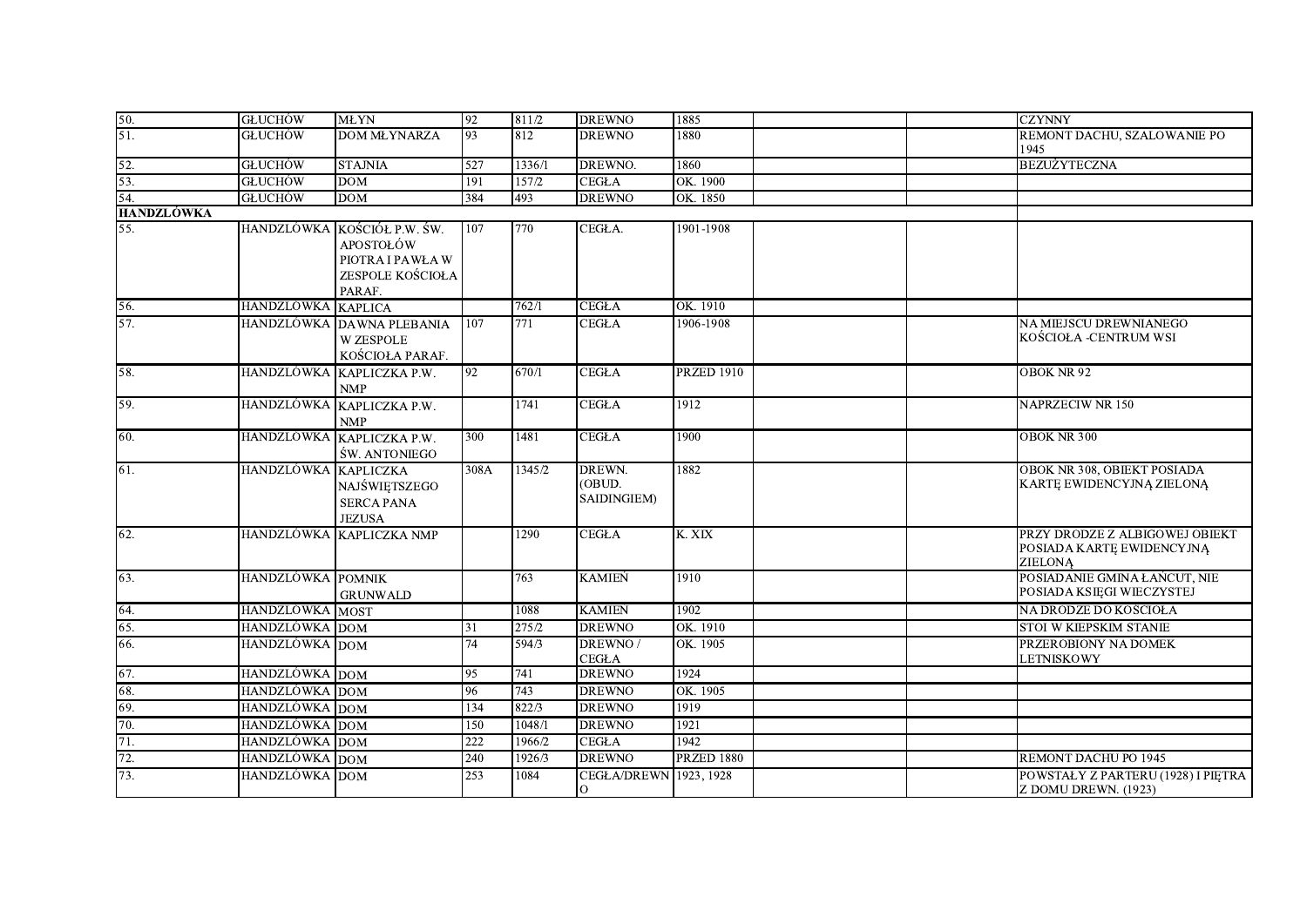| 74.           | HANDZLÓWKA DOM        |                                                                        | 255  | 1746/1  | <b>CEGŁA</b>  | OK. 1920   |                    |                                                                                                                                  |
|---------------|-----------------------|------------------------------------------------------------------------|------|---------|---------------|------------|--------------------|----------------------------------------------------------------------------------------------------------------------------------|
| 75.           | <b>HANDZLÓWKA</b> DOM |                                                                        | 298  | 1482    | <b>DREWNO</b> | 1924       |                    |                                                                                                                                  |
| 76.           | HANDZLÓWKA DOM        |                                                                        | 297  | 1485    | <b>CEGŁA</b>  | 1.30-TE XX |                    | <b>WYREMONTOWANY</b>                                                                                                             |
| 77.           | HANDZLÓWKA DOM        |                                                                        | 308  | 1345/3  | <b>CEGŁA</b>  | OK. 1910   |                    |                                                                                                                                  |
| <b>KOSTNA</b> |                       |                                                                        |      |         |               |            |                    |                                                                                                                                  |
| 78.           | <b>KOSINA</b>         | ZESPÓŁ KOŚCIOŁA<br>PARAF. – KOŚCIÓŁ<br>P.W. ŚW.<br><b>STANISŁAWA</b>   | 1010 | 3585    | <b>CEGŁA</b>  | 1936-1938  |                    |                                                                                                                                  |
| 79.           | <b>KOSINA</b>         | ZESPÓŁ<br>KOŚCIOŁA PARAF<br>- FORTYFIKACJA<br><b>BASTIONOWA</b>        | 1010 | 3585    | ZIEMN.        | POŁ. XVII  |                    |                                                                                                                                  |
| 80.           | <b>KOSINA</b>         | ZESPÓŁ KOŚCIOŁA<br>FIL.-KOŚCIÓŁ P.W.<br>ŚW. SEBASTIANA                 | 201  | 3525    | DREWNO.       | 1737       | A-1069<br>04.12.80 | REMONT 1954, 1959, OBIEKT POSIADA<br>KARTE EWIDENCYJNA ZIELONĄ; A-L<br>069 04.12.1980                                            |
| 81.           | <b>KOSINA</b>         | ZESPÓŁ KOŚCIOŁA<br>FIL.-DZWONNICA                                      | 201  | 3525    | <b>CEGŁA</b>  | 1812       | A-1069<br>04.12.80 | OBIEKT POSIADA KARTE<br>EWIDENCYJNĄ ZIELONĄ                                                                                      |
| 82.           | <b>KOSINA</b>         | <b>HOSPICJUM W</b><br><b>ZESPOLE</b><br>KOŚCIOŁA FIL.                  | 180  | 3449    | <b>CEGŁA</b>  | POŁ. XIX   |                    | REMONT 1997; DOBUDOWANY DO<br>ISTNIEJĄCEJ PLEBANI - OBECNIE DOM<br><b>BL. ACHILLESA</b>                                          |
| 83.           | <b>KOSINA</b>         | ZESPÓŁ KOŚCIOŁA<br>$FL. -$<br><b>FORTYFIKACJA</b><br><b>BASTIONOWA</b> | 201  | 3525    | ZIEMN.        | POŁ. XVII  |                    | <b>OBIEKT POSIADA KARTE</b><br><b>EWIDENCYJNĄ ZIELONĄ</b>                                                                        |
| 84.           | <b>KOSINA</b>         | <b>KAPLICA</b><br><b>GROBOWA</b><br><b>RODZINY</b><br>ZABIELSKICH      |      | 3586    | <b>CEGŁA</b>  | 1890       |                    | KAPLICA GROBOWA RODZINY<br><b>ZARZĄDCY</b><br>MAJĄTKU.<br><b>CMENTARZ</b>                                                        |
| 85.           | <b>KOSINA</b>         | KAPLICZKA P.W.<br><b>ŚW. ANTONIEGO</b>                                 | 738  | 1683    | <b>CEGŁA</b>  | PO 1945    |                    |                                                                                                                                  |
| 86.           | <b>KOSINA</b>         | KAPLICZKA P.W.<br><b>NMP</b>                                           | 1193 | 4173/1  | CEGŁA.        | POCZ. XX   |                    | PRZEBUD. OK. 1925. KOSINA GÓRNA.                                                                                                 |
| 87.           | <b>KOSINA</b>         | <b>RZADCÓWKA</b>                                                       | 249  | 2521/1  | <b>CEGŁA</b>  | OK. 1910   |                    | NAST. ZOZ, OB. PRZEDSZKOLE                                                                                                       |
| 88.           | <b>KOSINA</b>         | <b>OBORA</b>                                                           |      | 2513/7  | <b>CEGŁA</b>  | 3 ĆW. XIX  |                    | <b>BYŁA TUCZARNIA; ADAPTACJA I</b><br>ROZBUD. 1950-1954, OBIEKT POSIADA<br>KARTĘ EWIDENCYJNĄ ZIELONA.<br>OBECNIE NIE UŻYTKOWANY. |
| 89.           | <b>KOSINA</b>         | SZKOŁA IM.<br>L.LISA-KULI                                              | 268  | 2438/31 | <b>CEGŁA</b>  | OK. 1936   |                    | ROZBUD. 1. 50-TE I 1. 80-TE XXW.                                                                                                 |
| 90.           | <b>KOSINA</b>         | <b>URZĄD GMINY -</b><br><b>OBECNIE BIURO</b><br><b>SOLTYSA</b>         | 328  | 1544/13 | <b>CEGŁA</b>  | 1900       |                    | OB. POCZTA: DOBRY STAN, PO<br><b>REMONCIE</b>                                                                                    |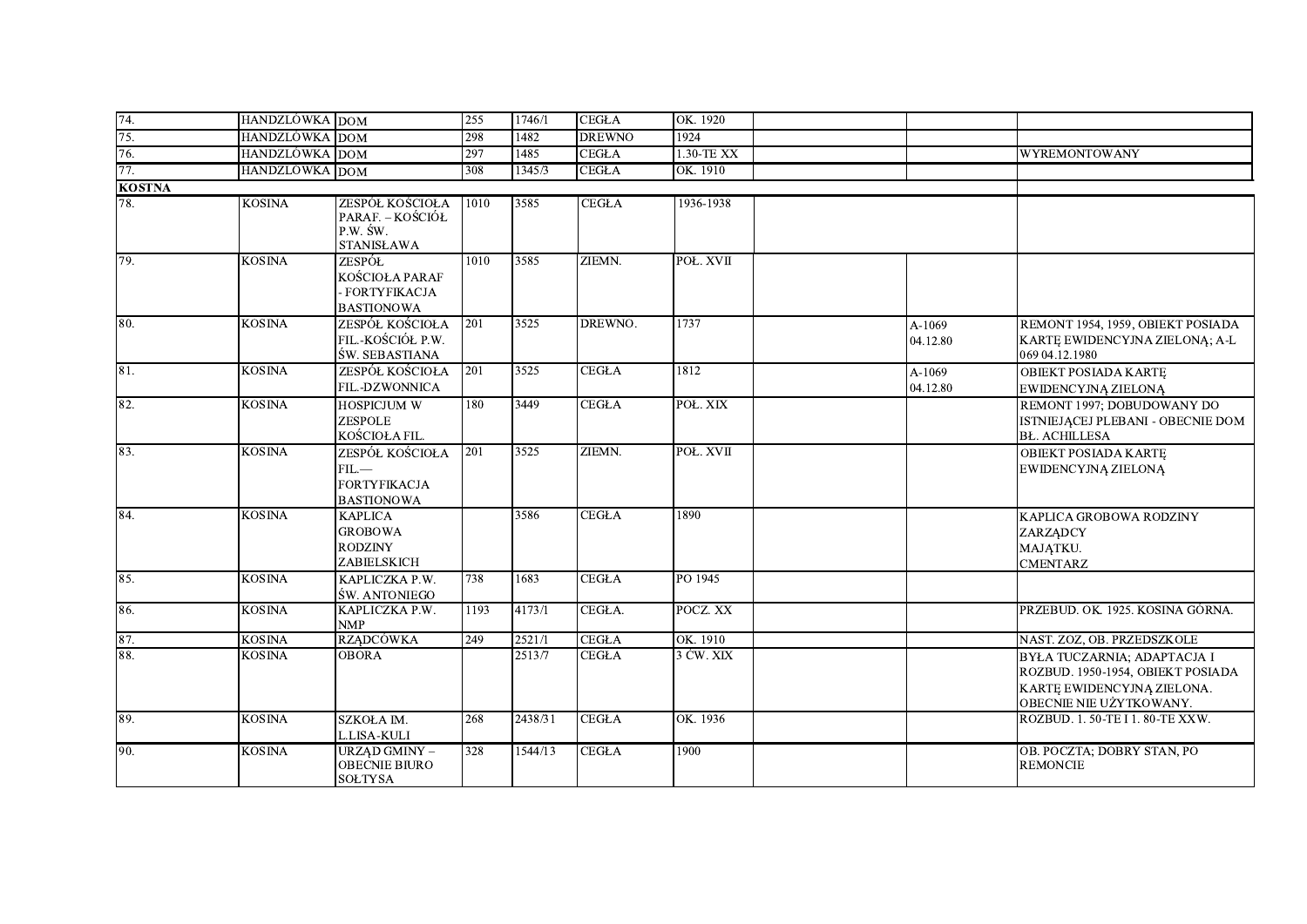| 91.              | <b>KOSINA</b>    | ZESPÓŁ MŁYNA -<br><b>MLYN</b>                                         | 324  | 1544/18 | <b>CEGLA</b>             | 1910                   |  | <b>CZYNNY</b>                   |
|------------------|------------------|-----------------------------------------------------------------------|------|---------|--------------------------|------------------------|--|---------------------------------|
| $\overline{92}$  | <b>KOSINA</b>    | ZESPÓŁ MŁYNA -<br><b>BUDYNEK GOSP.</b>                                | 325  | 1544/18 | <b>CEGŁA</b>             | OK. 1910               |  |                                 |
| 93.              | <b>KOSINA</b>    | <b>DOM</b>                                                            | 833  | 1553/1  | <b>DREWNO</b>            | 1890                   |  | REMONT 1.20-TE XXW.             |
| 94.              | <b>KOSINA</b>    | <b>OBORA</b>                                                          | 833  | 1553/1  | <b>DREWNO</b>            | 1890                   |  |                                 |
| 95.              | <b>KOSINA</b>    | <b>DOM</b>                                                            | 877  | 1563    | <b>DREWNO</b>            | 1897                   |  | REMONT DACHU 1. 20-TE XXW.      |
| 96.              | <b>KOSINA</b>    | <b>PIWNICA</b>                                                        | 877  | 1563    | <b>CEGŁA</b>             | 1897                   |  |                                 |
| 97.              | <b>KOSINA</b>    | <b>DOM</b>                                                            | 32   | 3047    | <b>DREWNO</b>            | OK. 1920               |  |                                 |
| 98.              | <b>KOSINA</b>    | <b>DOM</b>                                                            | 36   | 3336    | <b>DREWNO</b>            | OK. 1910               |  |                                 |
| $\overline{99}$  | <b>KOSINA</b>    | <b>DOM</b>                                                            | 82   | 3378    | <b>DREWNO</b>            | 1872                   |  | REMONT DACHU PO 1945            |
| 100.             | <b>KOSINA</b>    | DOM                                                                   | 258  | 2438/8  | <b>DREWNO</b>            | OK. 1860               |  | REMONT DACHU PO 1945            |
| 101.             | <b>KOSINA</b>    | <b>DOM</b>                                                            | 574  | 1429/1  | <b>DREWNO</b>            | OK. 1880               |  | REMONT 1.60-TE XXW.             |
| 102.             | <b>KOSINA</b>    | $\overline{DOM}$                                                      | 804  | 1470    | <b>DREWNO</b>            | OK. 1860               |  | DACH WSPARTY NA SŁUPACH PO 1945 |
| 103.             | <b>KOSINA</b>    | <b>DOM</b>                                                            | 800  | 1715    | <b>DREWNO</b>            | OK. 1900               |  | <b>REMONT</b>                   |
| 104.             | <b>KOSINA</b>    | $\overline{DOM}$                                                      | 1083 | 3426    | <b>DREWNO</b>            | OK. 1905               |  |                                 |
| 105.             | <b>KOSINA</b>    | DOM                                                                   | 1081 | 3780    | CEGŁA.                   | OK. 1930               |  |                                 |
| 106.             | <b>KOSINA</b>    | $\overline{DOM}$                                                      | 1111 | 3894/1  | <b>DREWNO</b>            | OK. 1905               |  |                                 |
| 107.             | <b>KOSINA</b>    | DOM                                                                   | 1110 | 3902    | <b>DREWNO</b>            | 1905                   |  |                                 |
| 108.             | <b>KOSINA</b>    | <b>DOM</b>                                                            | 1117 | 3399    | <b>DREWNO</b>            | OK. 1890               |  |                                 |
| 109.             | <b>KOSINA</b>    | <b>DOM</b>                                                            | 1128 | 3969/1  | <b>DREWNO</b>            | OK. 1890               |  |                                 |
| 110.             | <b>KOSINA</b>    | <b>DOM</b>                                                            | 1134 | 3972    | <b>DREWNO</b>            | OK. 1880               |  | <b>REMONT PO 1945</b>           |
| 111.             | <b>KOSINA</b>    | DOM                                                                   | 1222 | 3272    | <b>DREWNO</b>            | OK. 1890               |  |                                 |
| 112.             | <b>KOSINA</b>    | <b>DOM</b>                                                            | 1239 | 3225    | <b>DREWNO</b>            | OK. POŁ.<br><b>XIX</b> |  | REMONT PO 1945                  |
| <b>KRACZKOWA</b> |                  |                                                                       |      |         |                          |                        |  |                                 |
| 113.             | <b>KRACZKOWA</b> | KOŚCIÓŁ<br><b>PARAFIALNY</b><br>P.W. ŚW.<br><b>MIKOŁAJA</b>           | 215  | 1555    | <b>CEGŁA</b>             | 1911-1913              |  |                                 |
| 114.             | <b>KRACZKOWA</b> | STARA PLEBANIA W 216<br>ZESPOLE KOŚCIOŁA<br>PAR. P.W. ŚW.<br>MIKOŁAJA |      | 1554    | <b>CEGŁA</b>             | 1898                   |  |                                 |
| $\sqrt{115}$ .   | <b>KRACZKOWA</b> | PIWNICA W<br>ZESPOLE KOŚCIOŁA<br>PAR. P.W. ŚW.<br><b>MIKOŁAJA</b>     | 216  | 1554    | CEGŁA./ZIEMN. PRZED 1910 |                        |  |                                 |
| 116.             | KRACZKOWA        | STAJNIE W ZESPOLE 216<br>KOŚCIOŁA PAR. P.W.<br>ŚW. MIKOŁAJA           |      | 1554    | <b>CEGŁA</b>             | POCZ. XX               |  |                                 |
| <b>117.</b>      | <b>KRACZKOWA</b> | WIKARÓWKA OB.<br>ŚWIETLICA PARAF.<br>ARKA W ZESPOLE                   | 211  | 1558    | <b>CEGŁA</b>             | POCZ. XX               |  |                                 |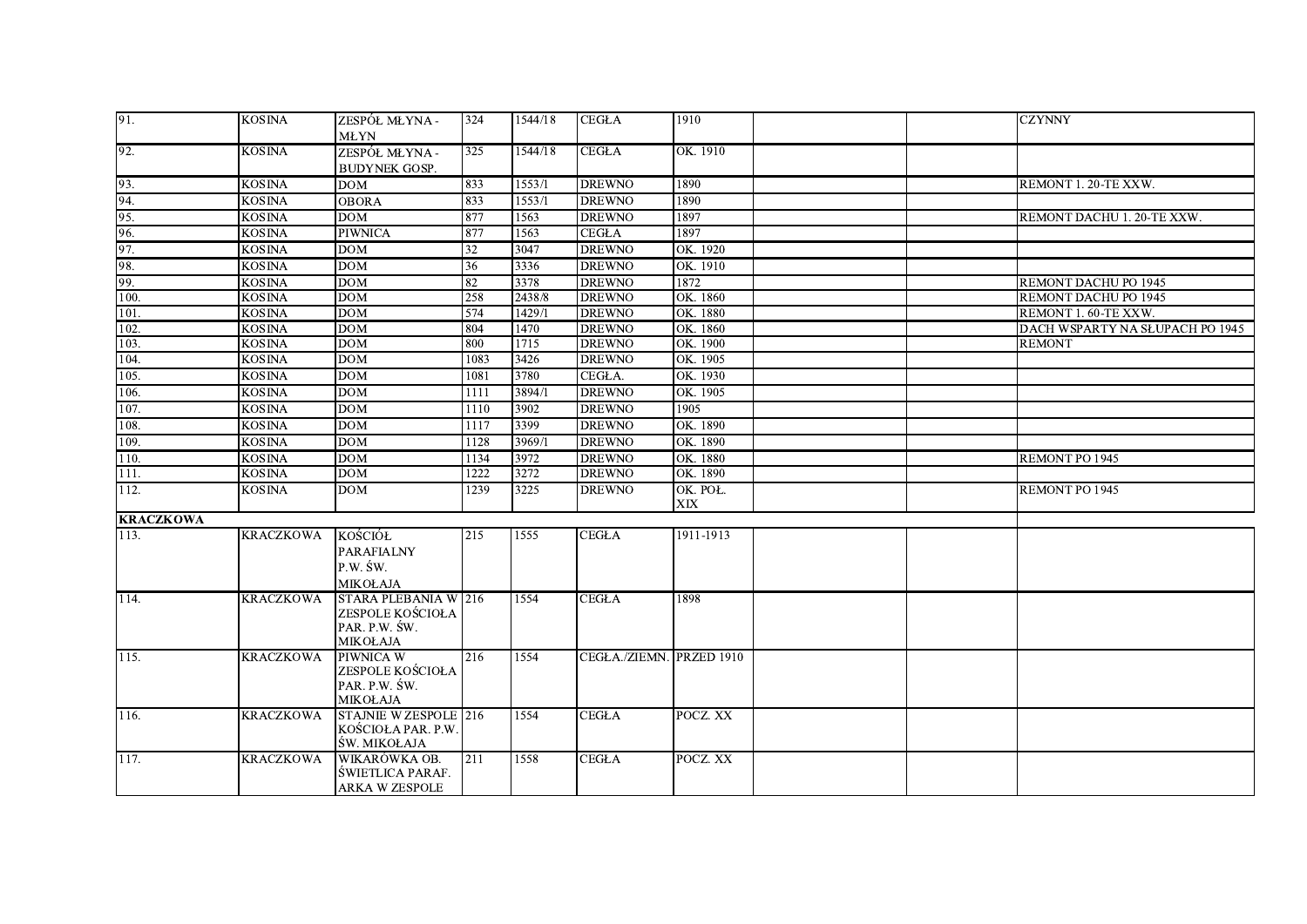|                    |                  | KOŚCIOŁA PAR. P.W.<br>SW. MIKOŁAJA                                       |                  |                     |                        |                          |                                                                            |
|--------------------|------------------|--------------------------------------------------------------------------|------------------|---------------------|------------------------|--------------------------|----------------------------------------------------------------------------|
| 118.               | KRACZKOWA        | <b>KAPLICZKA</b><br>ŚW.<br><b>ANTONIEGO</b>                              | 416 B            | 1202/2              | <b>CEGŁA</b>           | OK. 1900                 |                                                                            |
| 119.               | <b>KRACZKOWA</b> | KAPLICZKA P.W.<br><b>NMP</b>                                             | 948              | 3169/1              | <b>CEGŁA</b>           | 1921                     | NAPRZECIWKO FOLWARKU.                                                      |
| 120.               | <b>KRACZKOWA</b> | <b>KAPLICZKA</b>                                                         | 1376             | 2467/1              | <b>CEGŁA</b>           | OK. 1915                 | <b>BUDY KRACZKOWSKIE</b>                                                   |
| 121.               | KRACZKOWA        | KAPLICZKA TZW.<br>"GRUNWALDZKA"                                          |                  | 1541                | <b>CEGŁA</b>           | 1913                     |                                                                            |
| 122.               | <b>KRACZKOWA</b> | <b>KAPLICZKA NMP</b><br><b>NIEPOKALANIE</b><br><b>POCZETEJ</b>           | 881              | 2153                | <b>CEGLA</b>           | OK. 1910                 | OBOK POCZTY; PRZEBUD. 1942;<br>PRZEBUDOWA 1993 R.                          |
| 123.               | <b>KRACZKOWA</b> | <b>KAPLICZKA</b>                                                         |                  | 2010/2              | <b>CEGŁA</b>           | 1918                     | PRZY SKRZYŻOWANIU DRÓG<br>KRACZKOWA-CIERPISZ                               |
| $\overline{124}$   | <b>KRACZKOWA</b> | <b>KAPLICZKA</b>                                                         |                  | 1029/3              | <b>CEGŁA</b>           | <b>PRZED 1910</b>        | ZAGUMNIA PÓŁNOCNE,<br>PRZEBUDOWANA                                         |
| 125.               | <b>KRACZKOWA</b> | <b>KAPLICZKA</b>                                                         |                  | 348                 | <b>CEGŁA</b>           | 1932 R.                  | <b>KRACZKOWA GÓRNA</b>                                                     |
| 126.               | <b>KRACZKOWA</b> | <b>KAPLICZKA</b>                                                         | 1213             | $3\overline{462/4}$ | <b>CEGŁA</b>           | K. XIX                   | PRZY DRODZE KRACZKOWA-CIERPISZ                                             |
| 127.               | <b>KRACZKOWA</b> | ZESPÓŁ<br>FOLWARCZNY -<br><b>STAJNIA</b>                                 | 944              | 2110/11             | <b>CEGŁA</b>           | KON. XIX                 |                                                                            |
| $\overline{128}$ . | <b>KRACZKOWA</b> | <b>ZESPÓŁ</b><br>FOLWARCZNY -<br><b>PIWNICA</b>                          |                  | 2110/201<br>2110/21 | CEGŁA./ZIEMN. KON. XIX |                          | <b>RUINA</b>                                                               |
| 129.               | <b>KRACZKOWA</b> | ZESPÓŁ<br>FOLWARCZNY -<br><b>STARODRZEW</b>                              |                  | 2110/20             |                        | POŁ. XIX                 |                                                                            |
| 130                | KRACZKOWA        | <b>DAWNE</b><br><b>PRZEDSZKOLE</b>                                       | 217              | 1552                | <b>CEGŁA</b>           | 4 ĆW. XIX                | REMONT 1928, PO 1971 OBIEKT<br>POSIADA KARTE EWIDENCYJNA<br><b>ZIELONA</b> |
| 131.               | <b>KRACZKOWA</b> | <b>DAWNY DOM</b><br><b>LUDOWY OBECNIE</b><br>DOM LUDOWY I<br>PRZEDSZKOLE | 882              | 2136                | <b>CEGŁA</b>           | OK. 1920                 |                                                                            |
| 132.               | KRACZKOWA        | <b>DAWNA</b><br><b>MLECZARNIA</b>                                        | 218              | 1551                | <b>CEGŁA</b>           | 1935                     |                                                                            |
| 133.               | <b>KRACZKOWA</b> | <b>DOM</b>                                                               | 188              | 1572                | <b>DREWNO</b>          | POŁ. XIX                 | PRZYSŁUPOWY; DOBUD. KOMINA I<br>ZMIANA DACHU 1891                          |
| 134.               | <b>KRACZKOWA</b> | <b>DOM</b>                                                               | 156              | 1587/2              | <b>DREWNO</b>          | 1912                     | W TRAKCIE ROZBIÓRKI                                                        |
| 135.               | <b>KRACZKOWA</b> | <b>DOM</b>                                                               | 120              | 1607                | <b>DREWNO</b>          | 1920                     |                                                                            |
| 136.               | <b>KRACZKOWA</b> | <b>DOM</b>                                                               | $\overline{119}$ | 1608                | <b>DREWNO</b>          | 1899                     | <b>ZMIANA DACHU</b>                                                        |
| 137.               | <b>KRACZKOWA</b> | <b>DOM</b>                                                               | 90               | 1635/2              | <b>DREWNO</b>          | ZAP. 4 ĆW.<br><b>XIX</b> | PRZENIESIONY Z MARKOWEJ 1914;<br><b>PUSTOSTAN</b>                          |
| 138.               | <b>KRACZKOWA</b> | <b>DOM</b>                                                               | 1418             | 338/1               | <b>CEGŁA</b>           | 1928-1931                |                                                                            |
| <b>ROGOŹNO</b>     |                  |                                                                          |                  |                     |                        |                          |                                                                            |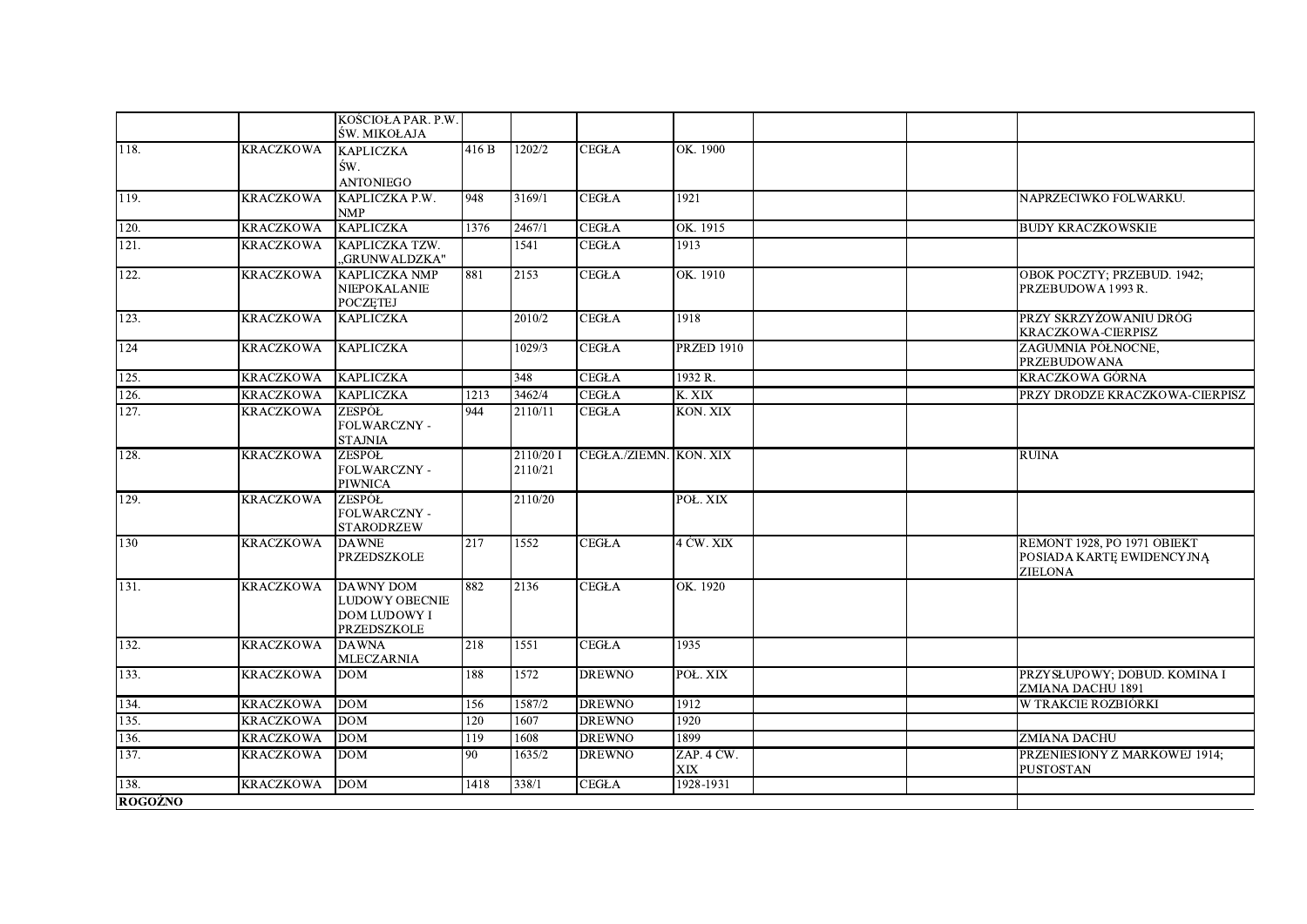| 139.          | <b>ROGOZNO</b> | <b>KAPLICZKA</b>                           | 435 A            | 951/1            | <b>CEGŁA</b>      | 1918                   |                    | OBOK NR 435                                                                                                                                                       |
|---------------|----------------|--------------------------------------------|------------------|------------------|-------------------|------------------------|--------------------|-------------------------------------------------------------------------------------------------------------------------------------------------------------------|
| 142.          | ROGOŹNO        | <b>KAPLICZKA</b>                           | 147              | 473/1            | <b>CEGŁA</b>      | PO POŁ. XIX            |                    |                                                                                                                                                                   |
|               |                |                                            |                  |                  |                   | W.                     |                    |                                                                                                                                                                   |
| 141.          | <b>ROGOZNO</b> | <b>KAPLICZKA</b>                           | 279              | 712/1            | <b>CEGŁA</b>      | 1887                   |                    |                                                                                                                                                                   |
| 142.          | <b>ROGOŹNO</b> | <b>DWORZEC PKP</b>                         |                  | 325/2            | <b>CEGŁA</b>      | 1935                   |                    |                                                                                                                                                                   |
| 143.          | <b>ROGOŹNO</b> | GARAŻ – DAWNY<br><b>SKLEP</b>              | $\overline{5}$   | 705/6            | <b>CEGŁA</b>      | POCZ. XIX              |                    |                                                                                                                                                                   |
| 144.          | <b>ROGOŹNO</b> | ZESPÓŁ MŁYNA -<br><b>MLYN</b>              | $\mathbf{3}$     | 638/2            | DREWNO./MUR       | 1934                   |                    |                                                                                                                                                                   |
| 145.          | <b>ROGOŹNO</b> | ZESPÓŁ MŁYNA —<br>DOM MŁYNARZA             | 461              | 1144/3           | <b>CEGLA</b>      | 1934                   |                    |                                                                                                                                                                   |
| 146.          | <b>ROGOŹNO</b> | DOM                                        | 72               | 657/1            | <b>DREWNO</b>     | OK. POŁ.<br><b>XIX</b> |                    | REMONT 1.20-TE XXW.                                                                                                                                               |
| 147.          | <b>ROGOŹNO</b> | <b>DOM</b>                                 | 186              | 425              | <b>DREWNO</b>     | 1890                   |                    | REMONT DACHU 1945                                                                                                                                                 |
| 148.          | <b>ROGOŹNO</b> | <b>DOM</b>                                 | 306              | 755              | <b>DREWNO</b>     | 1900                   |                    |                                                                                                                                                                   |
| 149.          | <b>ROGOŹNO</b> | <b>DOM</b>                                 | 464              | 1154/5           | DREWNO./<br>CEGŁA | POCZ. XX               |                    |                                                                                                                                                                   |
| <b>SONINA</b> |                |                                            |                  |                  |                   |                        |                    |                                                                                                                                                                   |
| 150.          | <b>SONINA</b>  | KOŚCIÓŁ P.W.<br>JANA<br><b>CHRZCICIELA</b> |                  | 1132             | <b>DREWNO</b>     | XVI - XIX              | A-1269<br>25.02.94 | <b>GRUNTOWNIE PRZEBU. 1893, REMONT</b><br>1952, POLICHROMIA WŁADYSŁAWA<br>CHODZICKIEGO 1959; OBIEKT POSIADA<br>KARTĘ EWIDENCYJNĄ ZIELONA, (A-<br>1269 25.02.1994) |
| 151.          | <b>SONINA</b>  | <b>FORTYFIKACJE</b>                        |                  | 1132             | ZIEMN.            | XVI                    | A-1269<br>25.02.94 |                                                                                                                                                                   |
| 152.          | SONINA         | KAPLICZKA P.W.<br>ŚW. SEBASTIANA           | 493 C            | 139/1            | <b>CEGŁA</b>      | 1907                   |                    | PRZY SKRZYŻOWANIU DRÓG<br>KAŃCZUGA -ŁAŃCUT                                                                                                                        |
| 153.          | <b>SONINA</b>  | KAPLICZKA P.W.<br><b>NMP</b>               | 322              | 380/1            | <b>CEGŁA</b>      | 1930                   |                    | <b>OBOK NR 322</b>                                                                                                                                                |
| 154.          | <b>SONINA</b>  | <b>KAPLICZ</b><br>PRZYDROŻ<br>NA           |                  | 958/1 I<br>591/3 | CEGŁA./KAM.       | 1914                   |                    | OBOK REMIZY OK; CENTRUM WSI                                                                                                                                       |
| 155.          | <b>SONINA</b>  | <b>MOST</b>                                |                  | 793/1            | <b>BETON</b>      | 1930                   |                    | NA RZECE SAWIE;                                                                                                                                                   |
| 156.          | <b>SONINA</b>  | <b>DOM</b>                                 | 27               | 2449/1           | <b>CEGŁA</b>      | 1930                   |                    |                                                                                                                                                                   |
| 157.          | <b>SONINA</b>  | <b>DOM</b>                                 | 52               | 1641             | <b>CEGŁA</b>      | 1913                   |                    | DOBUDOWANY GANEK                                                                                                                                                  |
| 158.          | <b>SONINA</b>  | <b>DOM</b>                                 | 60               | 1593/3           | <b>DREWNO</b>     | 1916                   |                    |                                                                                                                                                                   |
| 159.          | <b>SONINA</b>  | <b>DOM</b>                                 | 126              | 1150/1           | <b>CEGŁA</b>      | 1933                   |                    | ZAMIESZKAŁY                                                                                                                                                       |
| 160.          | <b>SONINA</b>  | <b>DOM</b>                                 | 149              | 1361/1           | <b>DREWNO</b>     | 1900                   |                    | ZAMIESZKAŁY                                                                                                                                                       |
| 161.          | <b>SONINA</b>  | DOM                                        | $\overline{191}$ | 1230             | <b>DREWNO</b>     | 1890                   |                    | <b>REMONT PRZED 1939</b>                                                                                                                                          |
| 162.          | <b>SONINA</b>  | <b>DOM</b>                                 | $\overline{203}$ | 1190             | <b>DREWNO</b>     | 1895                   |                    | REMONT OK. 1910                                                                                                                                                   |
| 163.          | <b>SONINA</b>  | <b>DOM</b>                                 | 234              | 842/1            | <b>DREWNO</b>     | 1933                   |                    | OPUSZCZONY                                                                                                                                                        |
| 164.          | <b>SONINA</b>  | <b>DOM</b>                                 | 312              | 1066/1           | <b>DREWNO</b>     | 1880                   |                    | REMONT DACHU 1920,                                                                                                                                                |
| 165.          | <b>SONINA</b>  | <b>DOM</b>                                 | 333              | 989/2            | <b>DREWNO</b>     | 1905                   |                    |                                                                                                                                                                   |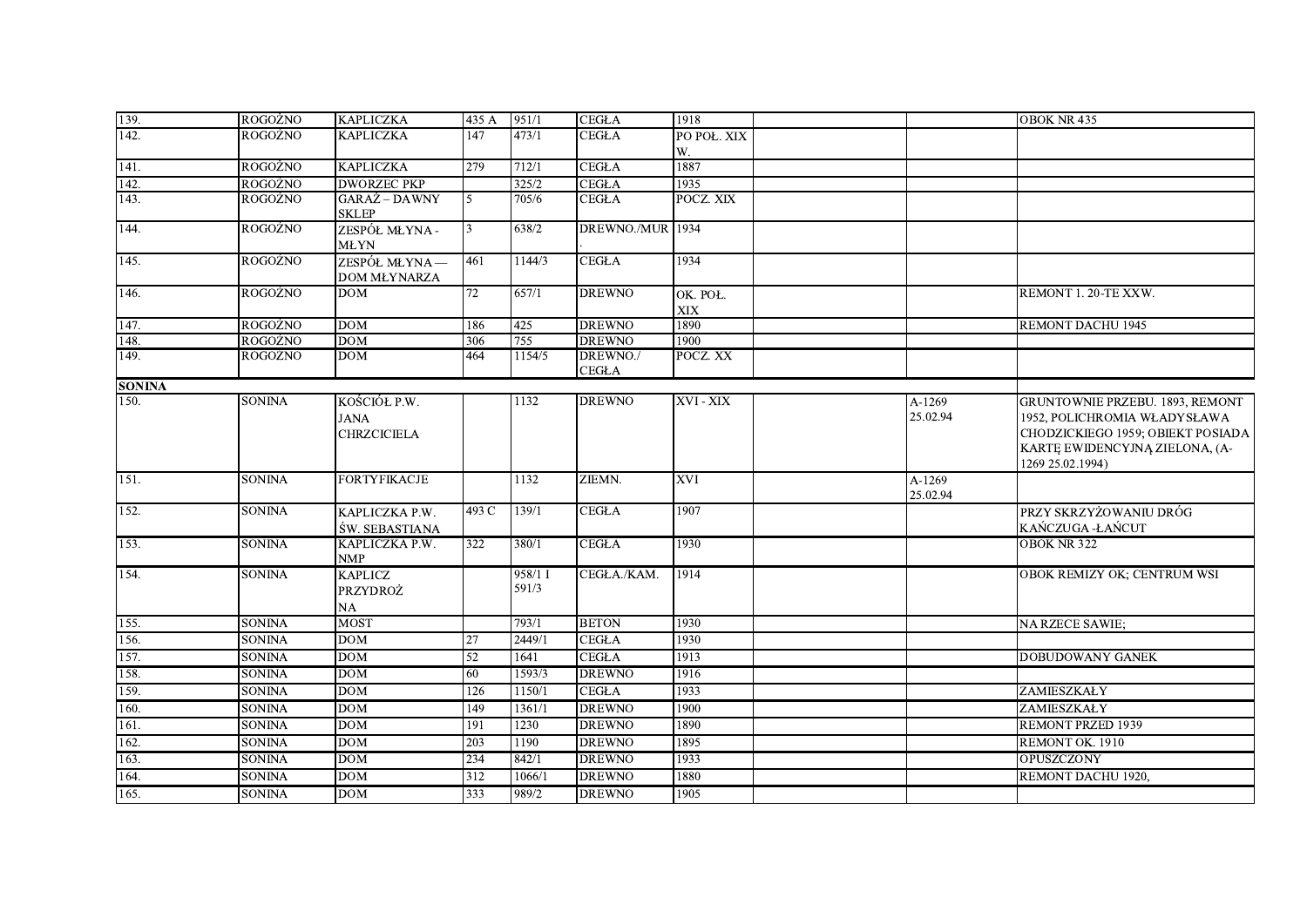| 166.          | <b>SONINA</b> | <b>DOM</b>                                                                                                                                 | 337              | 986/1  | <b>DREWNO</b> | 1883        |               | NIEZAMIESZKAŁY                                             |
|---------------|---------------|--------------------------------------------------------------------------------------------------------------------------------------------|------------------|--------|---------------|-------------|---------------|------------------------------------------------------------|
| 167.          | <b>SONINA</b> | DOM                                                                                                                                        | 367              | 941    | DREWNO.       | 1840        |               | REMONT DACHU PO 1945 - NIE<br><b>UŻYTKOWANY</b>            |
| 168.          | <b>SONINA</b> | <b>DOM</b>                                                                                                                                 | 368              | 945/2  | <b>CEGŁA</b>  | 1910        |               | PRZEBUD. WNĘTRZ 1913, REMONT<br>DACHU 1983                 |
| 169.          | <b>SONINA</b> | <b>DOM</b>                                                                                                                                 | 371              | 939    | <b>CEGŁA</b>  | 1902        |               | NIEZAMIESZKAŁY                                             |
| 170.          | <b>SONINA</b> | <b>DOM</b>                                                                                                                                 | 382              | 590    | DREWNO.       | 1895        |               | ZAMIESZKAŁY                                                |
| 171.          | <b>SONINA</b> | <b>DOM</b>                                                                                                                                 | $\overline{392}$ | 874    | <b>CEGŁA</b>  | 1909        |               | DOBUD. WERANDY PRZED 1939-<br>ZAMIESZKAŁY                  |
| 172.          | <b>SONINA</b> | <b>DOM</b>                                                                                                                                 | 395              | 870    | <b>DREWNO</b> | 1895        |               | DOBUD. WERANDY 1.60-TE XXW. -<br>ZAMIESZKAŁY               |
| 173.          | <b>SONINA</b> | <b>DOM</b>                                                                                                                                 | 430              | 805    | <b>DREWNO</b> | 1.30-TEXX   |               |                                                            |
| 174.          | <b>SONINA</b> | DOM                                                                                                                                        | 443              | 719    | <b>CEGŁA</b>  | 1904        |               |                                                            |
| 175.          | <b>SONINA</b> | <b>DOM</b>                                                                                                                                 | 466              | 17     | <b>CEGŁA</b>  | 1923 - 1928 |               |                                                            |
| 176.          | <b>SONINA</b> | <b>DOM</b>                                                                                                                                 | 476              | 36/1   | <b>CEGŁA</b>  | 1.20-TEXX   |               | <b>PRZEBUDOWANY</b>                                        |
| 177.          | <b>SONINA</b> | <b>DOM</b>                                                                                                                                 | 490              | 138/2  | <b>CEGŁA</b>  | OK. 1920    |               | <b>WYREMONTOWANY</b>                                       |
| 178.          | <b>SONINA</b> | <b>DOM</b>                                                                                                                                 | 494              | 621/13 | <b>CEGŁA</b>  | 1930        |               | ZAMIESZKAŁY                                                |
| <b>WYSOKA</b> |               |                                                                                                                                            |                  |        |               |             |               |                                                            |
| 179.          | <b>WYSOKA</b> | KOŚCIÓŁ P.W.<br>ŚW.<br>MAŁGORZATY I<br>ŚW.<br>WALENTEGO                                                                                    | 78               | 811    | <b>CEGŁA</b>  | 1911-1913   |               | NA MIEJSCU POPRZEDNIEGO; BUD.<br>STANISŁAW CETNARSKI       |
| 180.          | <b>WYSOKA</b> | <b>PLEBANIA</b>                                                                                                                            | 78               | 806/3  | <b>CEGŁA</b>  | 1908        |               |                                                            |
| 181.          | <b>WYSOKA</b> | <b>KAPLICZKA</b>                                                                                                                           | 166              | 861    | <b>CEGŁA</b>  | OK. 1890    |               |                                                            |
| 182.          | <b>WYSOKA</b> | <b>KAPLICZKA</b>                                                                                                                           | $\overline{275}$ | 2175   | <b>CEGŁA</b>  | 1930        |               |                                                            |
| 183.          | <b>WYSOKA</b> | <b>KAPLICZKA</b>                                                                                                                           | 414              | 1157/2 | <b>CEGŁA</b>  | 1910        |               |                                                            |
| 184.          | <b>WYSOKA</b> | KAPLICZKA P.W.<br>NMP                                                                                                                      |                  | 303    | <b>CEGŁA</b>  | 1903        |               | W POBLIŻU PLEBANI                                          |
| 185.          | <b>WYSOKA</b> | <b>KAPLICZKA</b>                                                                                                                           |                  | 261    | <b>CEGLA</b>  | 1 POŁ. XIX  |               | <b>OBOK CEGIELNI</b>                                       |
| 186.          | <b>WYSOKA</b> | <b>RZADCÓWKA</b>                                                                                                                           | 49/VII           | 774/7  | <b>CEGŁA</b>  | 1913        | A-55 24.04.02 | (NAST. ZESPÓŁ SZKOŁY ROLNICZEJ)<br><b>OB. DOM PRYWATNY</b> |
| 187.          | <b>WYSOKA</b> | <b>STODOŁA</b>                                                                                                                             |                  | 774/17 | <b>CEGŁA</b>  | 1905        |               |                                                            |
| 188.          | <b>WYSOKA</b> | <b>PIWNICA</b>                                                                                                                             |                  | 774/34 | <b>CEGLA</b>  | 1910        |               |                                                            |
| 190.          | <b>WYSOKA</b> | <b>DOM NAUCZYCIELA</b>                                                                                                                     | 49/VI            | 774/3  | <b>CEGŁA</b>  | 1959        |               |                                                            |
| 191.          | <b>WYSOKA</b> | <b>BUDYNEK</b><br><b>GOSPODARCZY</b><br><b>PRZY</b><br><b>RZĄDCÓWCE</b><br><b>WRAZ</b><br><b>STARODRZEW</b><br>(DAB, LIPA,<br>KASZTANOWCE, |                  | 774/34 | <b>CEGŁA</b>  | 1945        |               |                                                            |